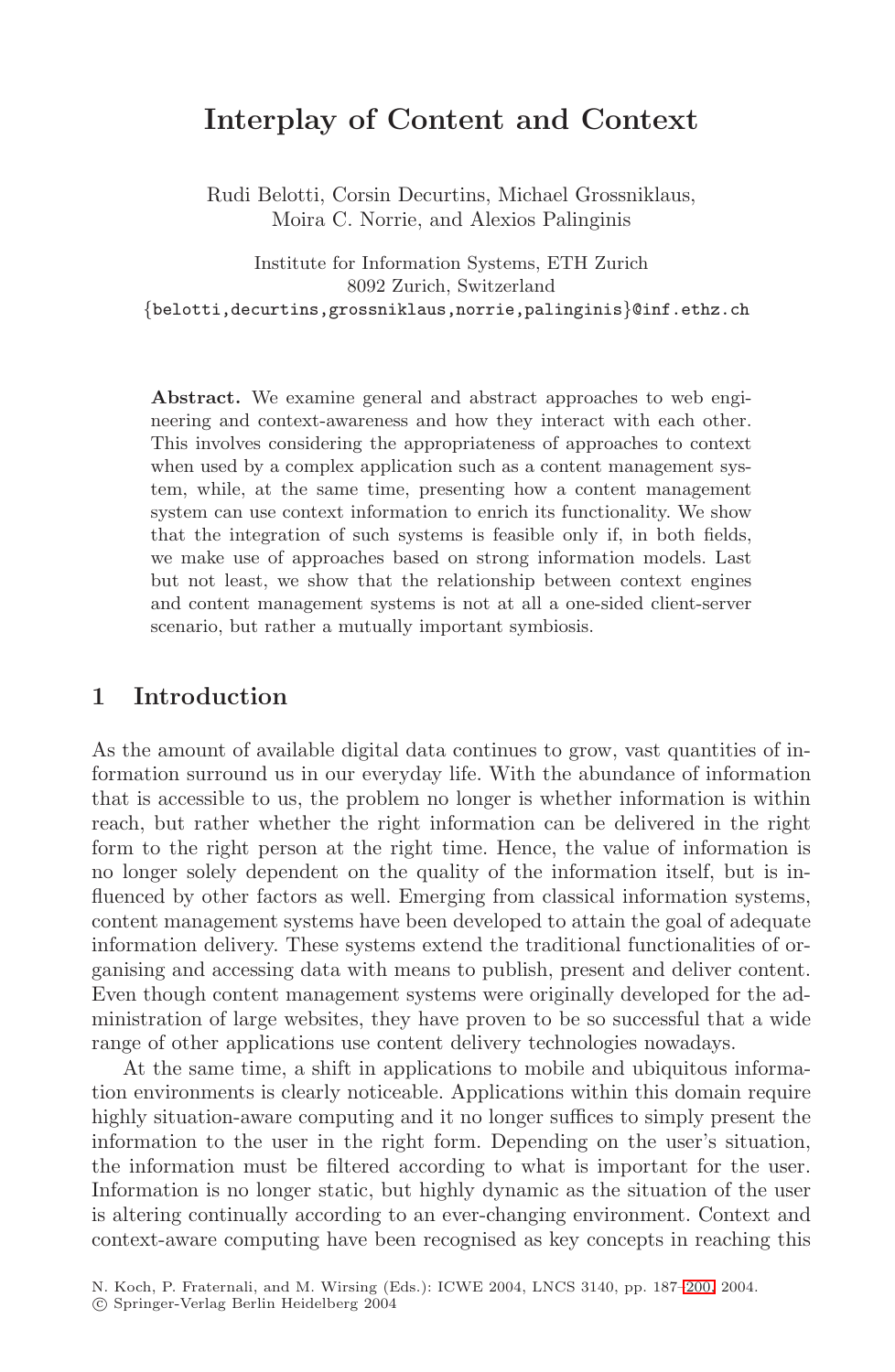goal and a lot of research has been invested in this topic. Today, applicationspecific solutions and context frameworks exist, but a generic context engine with a semantic model for context is still lacking.

We have developed such a context engine for the management of context information that can be coupled with existing applications to augment them with the notion of context. We have also developed a content management system that supports the delivery of context-dependent content, but does not specify its own model for context. In this paper, we present the integration and interplay of these two aspects and components and how they complement each other. As we will see, the interplay between content and context is not a client-server relationship, but rather a symbiosis where both counterparts profit from each other.

Sect. 2 presents an overview of related work that has been done in the field of context-aware computing in general and specifically in the area of content management systems. In Sect. [3](#page-3-0) we then describe our context engine. Our content management system that is used to demonstrate the interplay of content and context is outlined at the beginning of Sect. [4](#page-5-0) followed with a discussion of how context influences the content management system. The opposite direction—how the content management system influences the context engine—is presented in Sect. [5.](#page-10-0) Finally, future directions and conclusions are given in Sect. [6.](#page-11-0)

## **2 Related Work**

From the very beginning of the batch processing era, programs have been designed to produce and present an appropriate output to some given input. Although nowadays the input could be issued interactively and an application may even accept input from arbitrary sources, the principle of the black-box still holds. The output is completely determined by the given input. In contrast, context-aware applications also use implicit information hidden in the application's and user's environment [1], in addition to explicit input, to determine the output.

The influence of user behaviour and, in general, the situation of the environment where an interaction is taking place has been identified as context and studied by different communities including philosophy, linguistics and social sciences. Later people in the field of computer science borrowed the term and applied it in various applications [2,3,4]. With the rise of ubiquitous and pervasive computing, context has strongly been associated with information extracted from the physical environment. Spatial information such as location, orientation and speed or environmental information such as temperature, light and noise level are commonly sensed context properties for this application domain.

Context-aware applications have been designed and implemented such as office and meeting tools [5], tourist guides [6,7] and specific fieldwork enhancements [8]. All those examples propose context models specifically tailored to each application domain and directly implemented in the application logic. Many common concepts and components had to be implemented in isolation for each application. At the same time, some researchers wanted to provide a reusable and helpful infrastructure and proposed general context frameworks [9,10].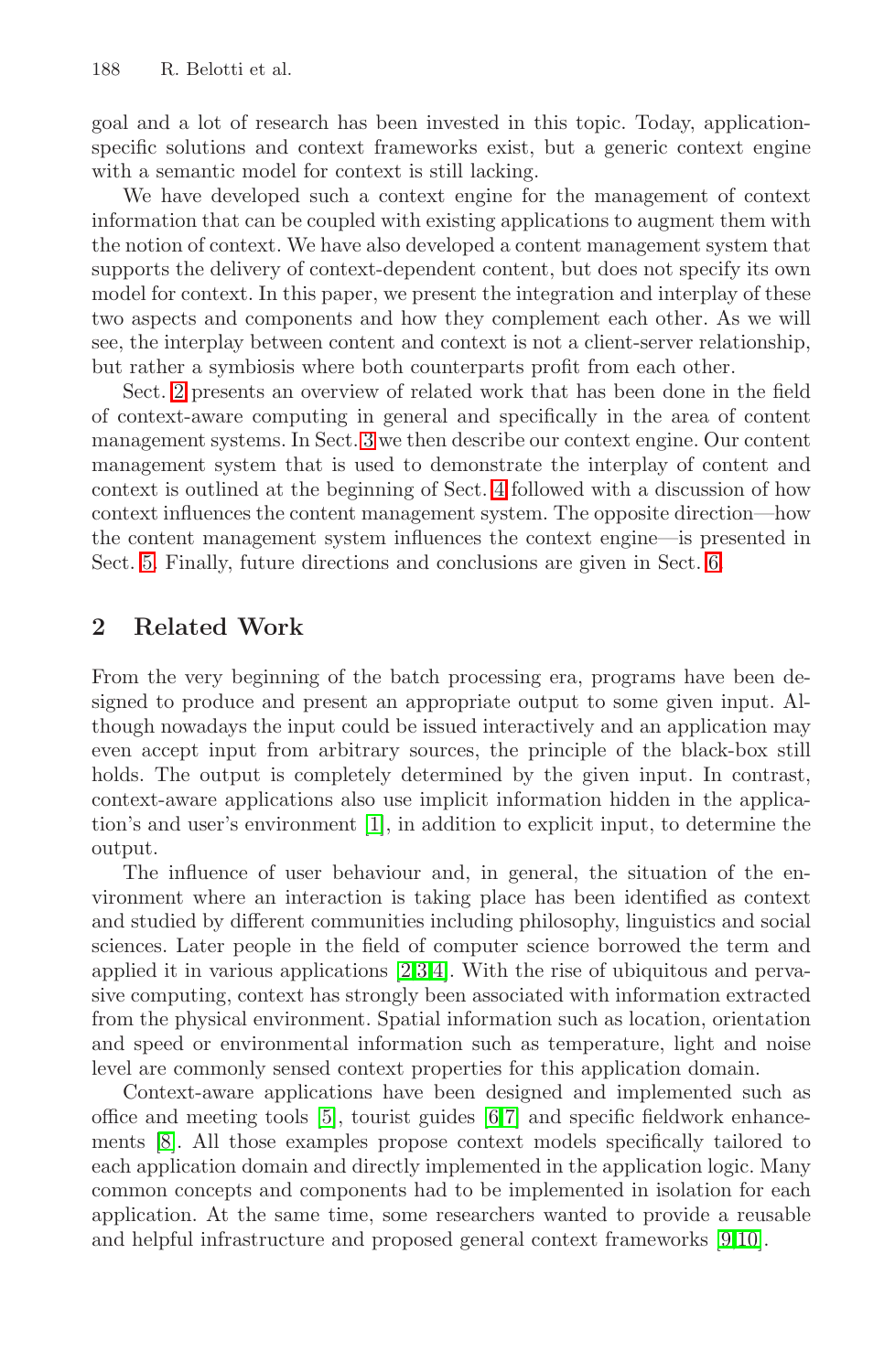Based on such a framework, a context-engine can be created to acquire, manage and offer context-relevant information. Applications can then use the engine to gather context information which enriches their behaviour. Furthermore, the proposals offer an infrastructural solution to the architecture, based on either a transparent host/port distributed communication [9] or CORBA [10]. Further, [9] separates the actual sensor from the abstract context which allows the decoupling of context acquisition and the application using the context.

Although the functionality and infrastructure offered by such context frameworks simplifies the implementation of context-aware applications, they still lack a clear information and conceptual model that describes the context engine. Such a metamodel can be used as a reference model for context-engines, increasing the understanding of different approaches and enabling a comparison based on the concepts introduced in the metamodel. Context information exchange is also facilitated by using appropriate mappings to transform context-engine specific data to the metamodel. In [11], we present a general information model for context and, in the next section, we describe a context engine based on that model.

A general purpose context-engine can be used by any type of application. Nowadays, web-based applications represent a major and common class of applications as web technologies and infrastructure have become defacto standards for many application environments. In the field of web engineering, the first steps towards context-awareness were made by introducing adaptation concepts directly into hypertext models [12,13]. Such Adaptive Hypermedia Systems (AHS) are based on various user characteristics presented in a user model. Most of the early examples focus on information collected from the user's click stream. In [14], user data, usage data and environment data is distinguished. An extensive discussion on the field of AHS and related work can be found in [15]. We should mention here that user characteristics such as presented in AHS are not always necessarily describing context, but rather the user profile in general. For example, user preferences such as colours, styles and interests might be part of the current context, i.e. they contribute to the dynamic characterisation of an interaction situation, but this does not have to be the case.

AHS employs a user model to capture the adaptive relevant properties. After each interaction, the user model is updated and, based on adaptation rules, appropriate output is generated. Adaptation is applied to the basic concepts of hypermedia models, namely, component and link. Rules are defined to control the composition of components (fragments) or even alter link presentation.

Due to the fact that components encapsulate both notions of content and presentation in an indistinguishable manner, it is not possible to adapt only one of them in isolation. This is unfortunate if one considers that a major adaptation requirement of web applications is context-dependent presentations. When evaluating AHS, we are confronted with the situation found in other application-specific approaches. The user model is inspired and specified with the browser/server environment in mind. Thus, no general approach to context is taken with important properties such as context history, sensor generality, quality etc.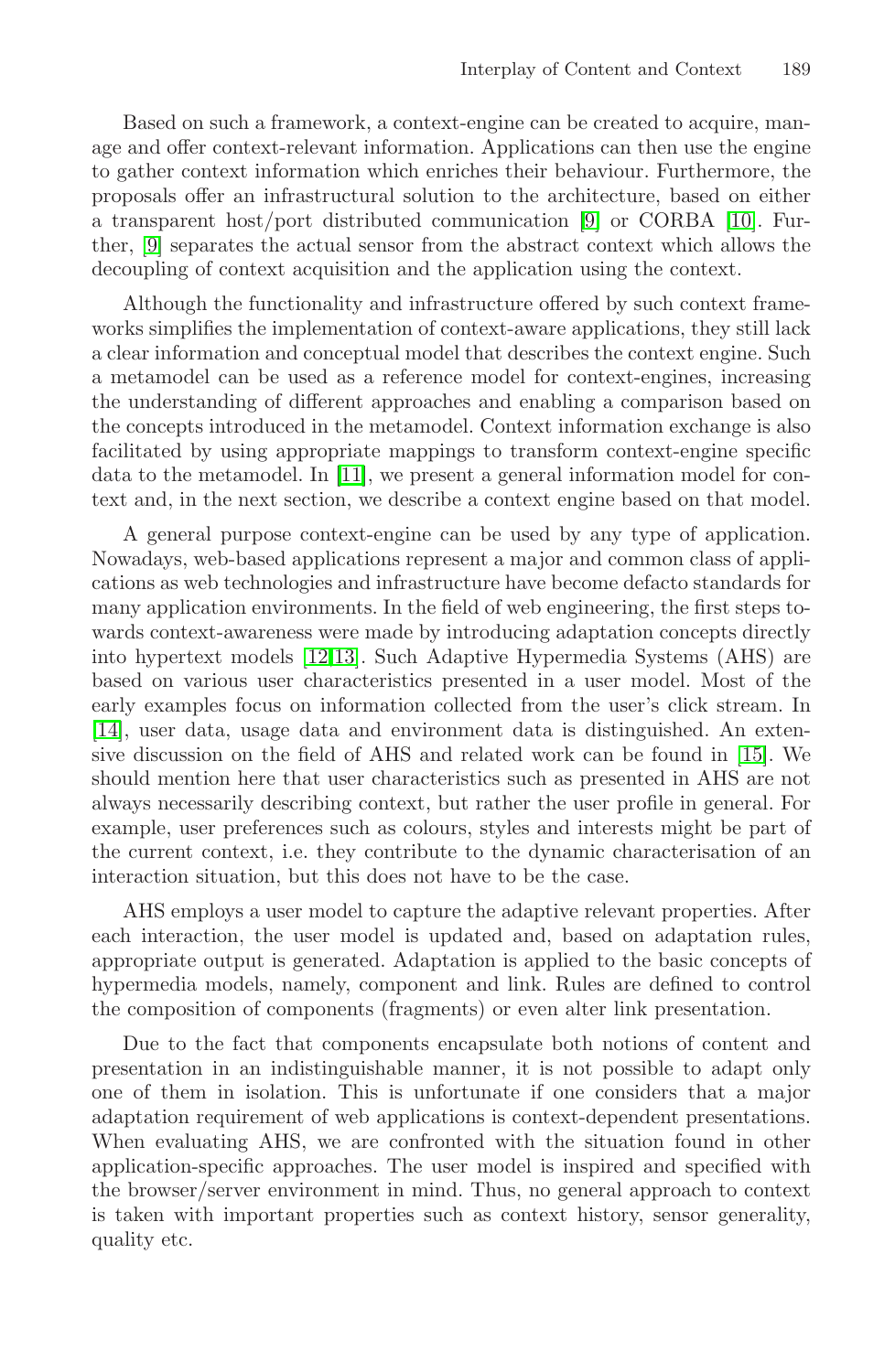<span id="page-3-0"></span>To provide a better solution, model-based approaches to web site development have recently been studied with respect to adaptation [16] and contextawareness [17,18,19]. Based on strong and abstract information models, these approaches have the potential to exploit context-awareness in many dimensions, keeping the solutions as simple as possible. In [16], delivery channel characteristics can be used to influence the hypertext and navigational model of the original WebML model [20]. In this approach, no explicit context model is used. Instead, general data modelling techniques are made available to manage context information. Although the presentation cannot be adapted explicitly, it can be influenced by adapting similar content units bound to different presentation templates.

In OMSwe [17], the database management system OMS Pro [21] is extended with versioning and basic content and presentation management facilities to empower a web development environment. All relevant information, from the development process to implementation and application data, is managed by the database system. Context information is provided in the form of characteristic/value pairs from a context gateway component. This information builds the request state, based on which, the database will retrieve the most appropriate versions of the objects involved in the response. eXtensible Content Management (XCM) [22] takes the approach one step further and defines a full-strength content management system with well defined general information concepts. Based on this approach, we present here the interplay between this system and the general context engine that we developed. Details of XCM are given in Sect. [4.](#page-5-0)

## **3 Context Engine**

In [11], we consolidated research in the field of context and context-awareness and presented a model for a generic context engine. The basic and abstract concept of context is influenced both by the application and framework requirements, as well as the problems presented by Dourish in [23]. In this section, we use an example to describe how our context engine works and how application-specific models can be specified.

Each entity of an application can potentially have a context. An application schema, for instance, could define the concept of a room. The context of a room could be described by its physical properties such as the temperature and the light intensity. For each point in time, the room's context is composed of the set of values over its context properties: e.g. temperature=30 and light=40.

Obviously, the values 30 and 40 do not provide any information about the scales that are used. Moreover, a context engine supplies context information to many different applications, thus making a quantification even more important. We therefore use a type system to define concepts within the context engine.

The system distinguishes four kind of types. *Base types* define common values such as string, integer, boolean etc. The model allows base type restrictions as used in XML Schema. Hence, we can create base type restrictions with new names that represent values with specific semantics. In the example below, we define a base type celsius as a restriction of real. Restrictions of a type are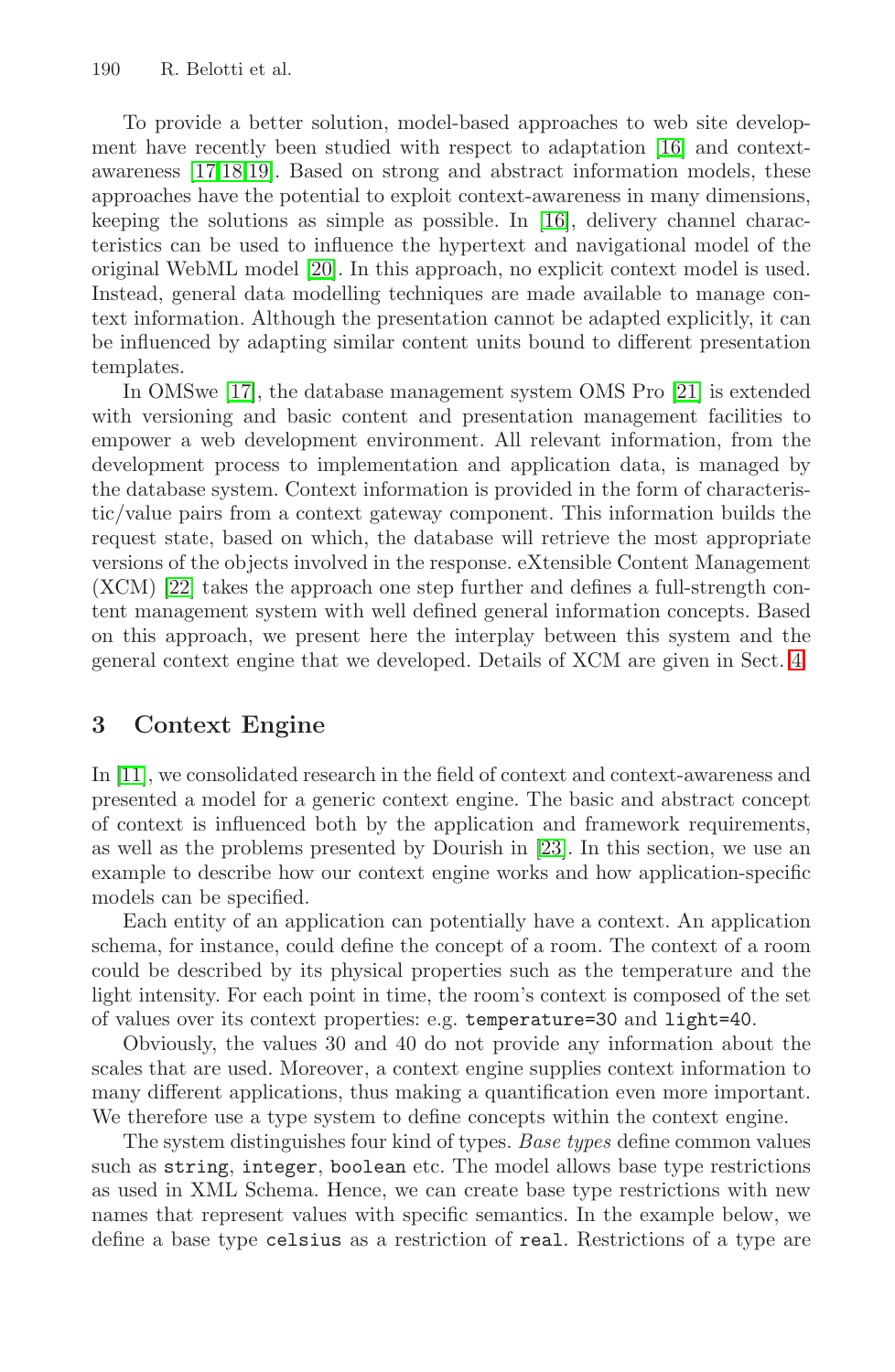expressed through a constraint that checks the validity of the values acceptable for the defined type.

```
btype celsius is real {
       constr: 'self(S), S > -273.16';
};
```
Our prototype system is implemented in Prolog and the context definition language (CDL) used here has been developed to define concepts and their types for an application-specific context schema. Operational components of CDL are defined in Prolog. For the above example, the constraint is a predicate that evaluates to *true* if the given value is legal. To check if a value is appropriate as a celsius temperature, the value is first retrieved using the predicate self/1 and then checked to be greater than −273.16.

Apart from the base types, the context model uses references to applicationspecific types to define and control application entities. Apart from a uniquely identifiable *application type*, the context engine does not deal with, and has no control over, the values composing an application entity. Thus an application reference type is sufficiently defined by the pattern applicationID:typeID. The third class of types are the *bulk types* which designate sets of values of a given member type. Finally, the model supports context types which define the composition of the context itself rather than its values. As a common composite type, *context types* are defined over a set of attributes of a given type. In the following example, we define a context type  $\texttt{ctx$ >temperature with one attribute} temperature of type celsius.

```
contextType ctx_temperature characterises app:physical_obj {<br>temperature: celsius;
          temperature: celsius;
};
```
Optionally, the context type designates the type of entity to which it can be bound. In the above example, the defined context poses the constraint to characterise application entities of the type physical obj defined in application app. Application types could be defined in an is-a hierarchy, designating a compatibility among them (not shown in this example).

After declaring the types, an application can create context elements and bind them to some application entity. In the following example we create the temperature context for app:roomA32, which is an instance of app:room, subtype of app:physical obj.

**context** c roomA32 temp: ctx temperature **describes** app:roomA32

Context elements are either queried directly from client applications or received through an event notification mechanism. Such clients play the role of consumer with respect to the context engine. On the other hand, a sensor abstraction exists that encapsulates the context acquisition mechanism. Sensors are well defined components that are initialised with some parameters and bound to context elements. Sensors could either be hardware or software in nature. A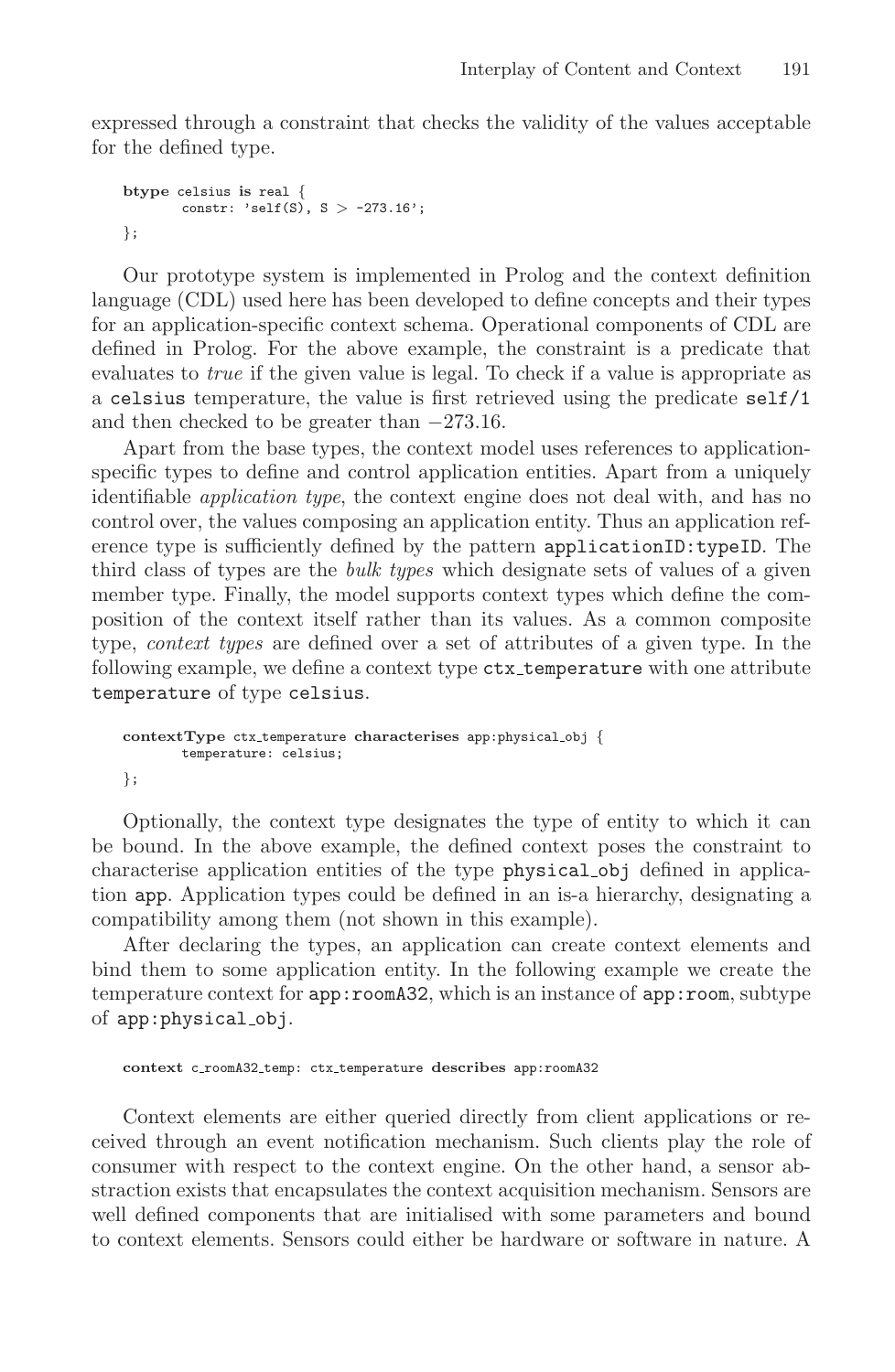<span id="page-5-0"></span>hardware sensor could be a thermometer and a software sensor could be a program that extracts the current application status with respect to an interaction.

To allow reusability and separation of concerns, we introduced the concept of a *sensor driver*. It holds the acquisition logic of the sensor. Multiple sensors can be instantiated based on a single sensor driver. The next example defines a temperature sensor that is connected to the serial port of a computer and provides temperature context information based on the ctx temperature context type. The last statement initialises the actual thermometer based on the given sensor driver, providing context information to the c\_roomA32\_temp context.

```
sensorDriver tempSensor(serial_port: integer): ctx_temperature;
sensor s_thermo1: tempSensor(1) provides c_roomA32_temp;
```
In addition to the sensor driver definition, an implementation is necessary. For our prototype, it is coded in SICStus Prolog [24] and bindings to Java are used in cases where the actual sensor offers a Java API. Examples of such sensors are software sensors that use information collected from the content management system. More details on such sensors will be given in Sect. 4. For a context-aware news application, we have developed a prototype sensor driver for the recognition of people in a room. It is based on the ARToolKit [25] augmented reality library and recognises people through special tags that are recognised by the ARToolKit in a stream from a small video camera.

Having presented our context engine, we now go on to explain in the next section how it can be used to make an existing application context-aware.

## **4 From Context to Content**

To demonstrate the interworking of the previously described context engine with an application system, we show in this section how it can be integrated with a content management system. Further, we outline how information flows from the context engine to the content management system and vice versa. As a content management system, we have chosen our own eXtensible Content Management (XCM) [22,18]. The current version of XCM is implemented in Java and based on OMS Java [26], an object-oriented database management system based on the Object Model (OM) [27], a model that integrates object-oriented and entityrelationship concepts. The original version of XCM supports only a rather simple implementation for context. We are currently working on the extension of XCM for support of the context engine that we have described in the previous section.

XCM has been designed as a platform that provides support to applications requiring features typical of content management such as user management, workflows, personalisation, multi-channel delivery and multi-variant objects. At the heart of the system stands the separation of content, structure, view and layout. The concept of *content* allows data to be accumulated into content objects and stores metadata about this content. As it is often required that the same content object may be delivered in different variations, the system supports what we call "multi-variant objects". For example, a news article may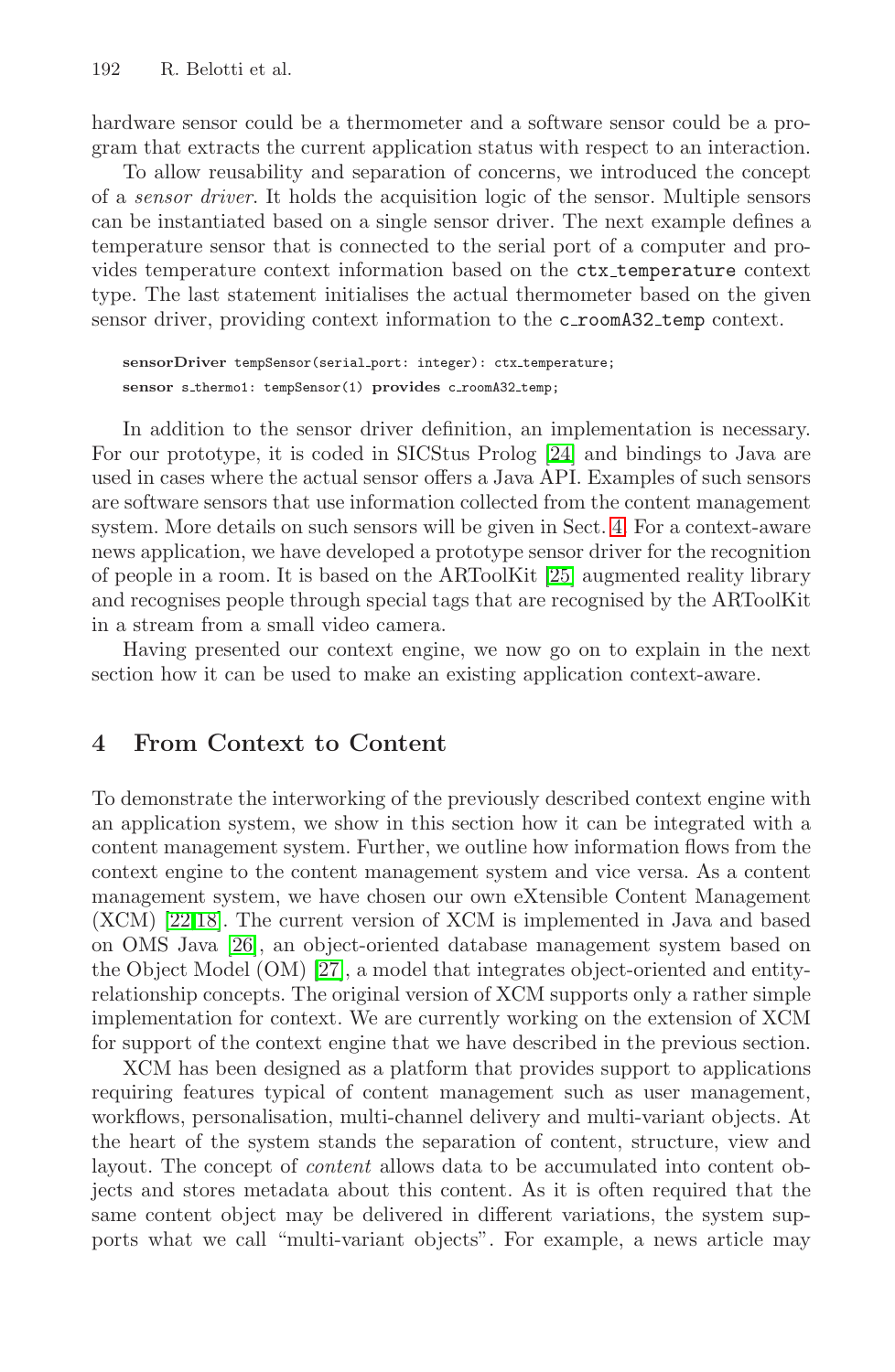have multiple variants that correspond to the different languages in which it is available. Multi-variant objects however can comprise much more than the simple dimension of language. Other dimensions are often required, such as the target group of users or whether it is free or premium content for which users have to pay. Our system does not predefine the possible dimensions, but rather provides support to handle any annotation of content variants that makes sense in a given application domain. To achieve this, the concept of a content object is separated from its actual representation while still allowing for strict typing. In Fig. 1, a metamodel is displayed that shows how XCM represents multi-variant objects. The notation and semantics is that of the previously mentioned Object Model (OM).



**Fig. 1.** Metamodel for XCM Multi-Variant Objects

At the top of the figure, the separation of the concept of an object and its actual content is clearly visible in the form of Objects linked to a non-empty set of Variants by means of the association hasVariant. Each variant of a multivariant content object can be described by Characteristics that are linked to the variant over the association describedBy. A characteristic is simply represented as a (name, value) tuple. For example, to annotate a variant for english, one would simply associate it with the tuple (language.name, english). As we will see later, characteristics play an important role in context-aware content management applications. XCM also manages metadata about the types of content objects and their variants. Thus, in the metamodel, objects as well as variants are associated with Types using the hasType and variantType associations, respectively. This information can then be used by the system to determine whether the type of a variant matches the type of the corresponding object. As the cardinality constraints indicate, an object can have more than one type to support polymorphism and multiple instantiation.

XCM uses the concept of *structure* to build content hierarchies from multivariant content objects. In a content management system, structures are required to build complex objects such as pages, collection of pages or "folders". Our system uses the very simple component-container approach to build these structures. As a container can hold a number of components and other containers as well, arbitrary tree-based structures can be represented. Structure objects, i.e. containers, form the inner nodes of the tree, whereas the actual content is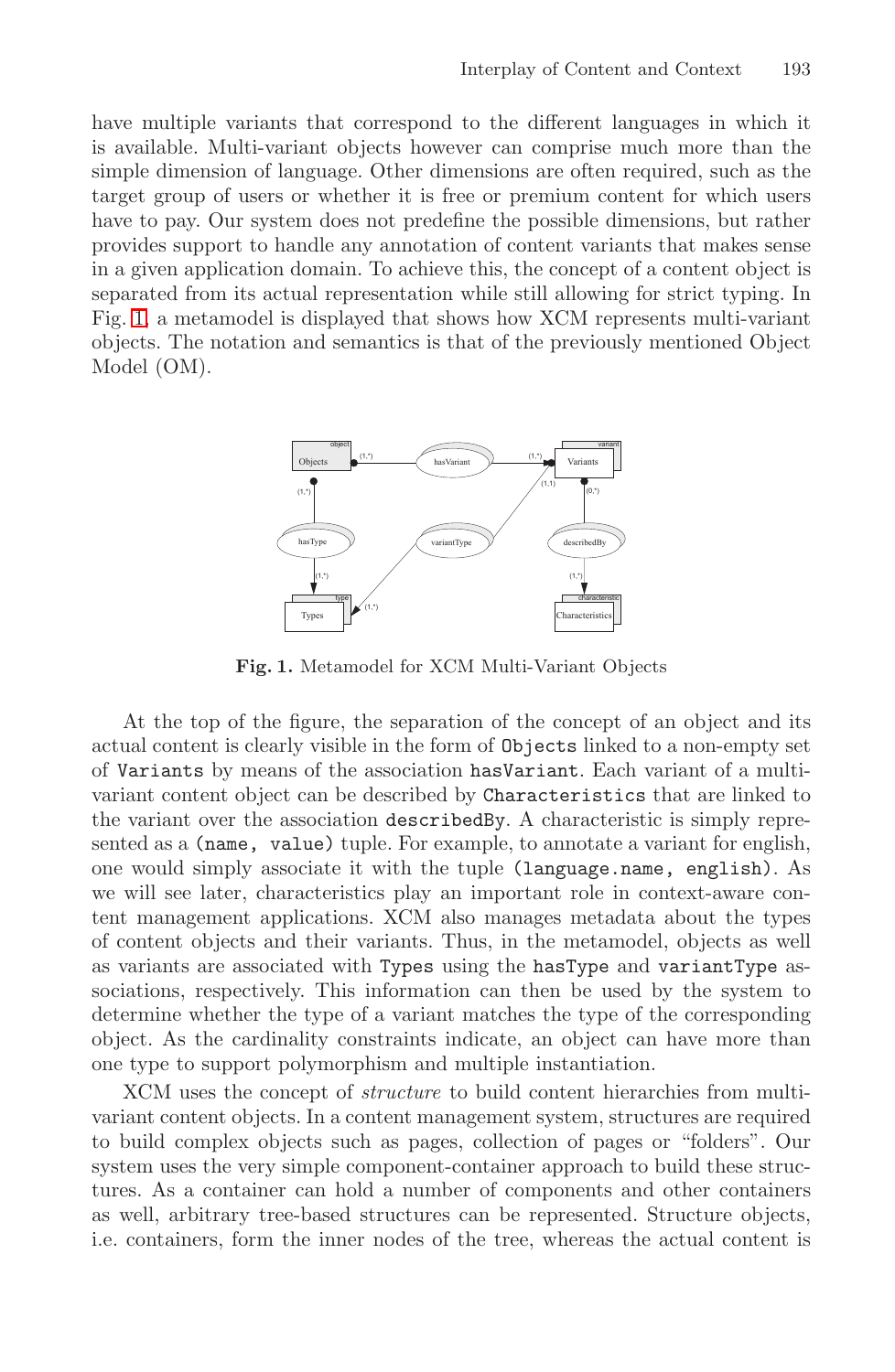located in the leaves. Separating the structure from the content makes possible different access patterns to the same content.

Personalisation in XCM is achieved through the concept of a *view*. A view decides which aspects of a multi-variant content object are presented to the user. Further, it can aggregate other information to the object based on the schema of the content, thereby augmenting it. Hence, our view concept is not unlike that found in relational database systems. Managing different views for different users or situations effectively provides support for personalisation and custom content delivery.

Finally, the concept of *layout* encapsulates the graphical representation of the content. The layout is applied to container and content objects by means of templates that match the type of the target object. As for all four basic concepts of our system, layout objects can have multiple variants for different requirements. For example, a template to render a news article can have one variant to produce HTML and another variant to display WML. Hence, layout objects are required to support multiple presentation channels.

Based on this overview of the basic elements of XCM, we now go on to describe the integration of the context engine into the system. As mentioned before, our context model allows application entities to be linked to context elements within the context engine. In the example of the content management application, it is intuitive to link the application concept of Sessions to various context elements such as the user's identity and language, the version of the browser and other information about the current situation of the requestor. As sessions are already used in content management systems to store values essential to the current user, it is only natural to use this concept and augment it with context information.



**Fig. 2.** Conceptual Model for the Context Binding

Figure 2 shows the model of the binding between XCM and the context engine. The parts that physically belong to the context model of our context component are represented with dashed lines. The four basic concepts have been unified with a common super concept XCMElements which depends on the values of a given session. The separation between an object and its variants has been collapsed into a box with multiple shades to indicate that these objects can have multiple variants. From the model, it is apparent that not only content, but also structure, view and layout can have multiple variants and thus adapt to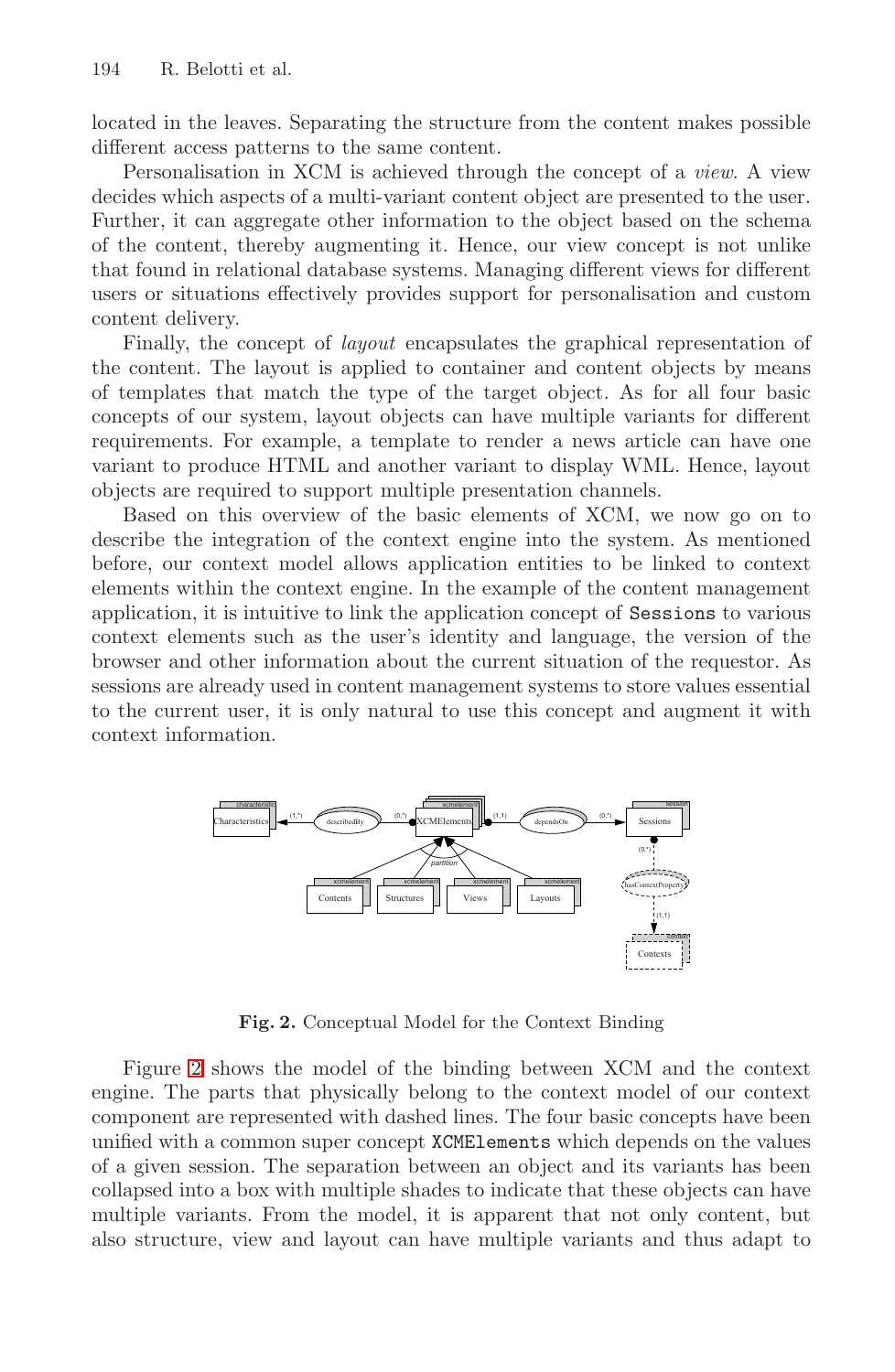context. Again, each variant can be described with characteristics as shown on the left-hand side of the figure.

This conceptual link between context elements and the application concept of a session is materialised using the context type definition given in the example below. The displayed Prolog code first creates a base type for physical internet addresses by means of a restriction on the type string. Then a context type is created to represent the browser that is used in a given context. The actual binding is defined by the third declaration. It defines a type  $\texttt{ctx}$  session which is linked to the concept xcm:session within XCM. It comprises four attributes that represent the context information available from the sensors. The attribute user provides the identity of the user of the current session, lang its language and browser the name and version of the browser used. Finally, the attribute host gives information about the physical address from which the content management system is accessed.

```
btype ip is string {
       constr: 'self(S), split(S,".",L), \+ (member(X,L), \+ conv_integer(X,_))';
};
contextType ctx_browser {<br>name: string;
        version: string;
};
contextType ctx session characterises xcm:session {
       lang: language;
       browser: ctx_browser;
        host: ip;
};
```
Having explained how the context engine is bound to the content management application, we now go on to discuss how such a system reacts to the information supplied by the context component. In XCM, context information is used to select the appropriate variant of an object, i.e. the context information is compared to the characteristics of each variant of such an object and the best matching version is selected. In practice, this can prove to be quite difficult, as the characteristics available to the system need not fully match the incoming context information. It is often the case that the context information comes at a higher level of detail than the metadata stored in the content management system. Of course, the opposite case that the metadata is more precise is also possible. In these cases of "under-" and "over-specified" context information, the matching process uses heuristics to select from the set of possible variants or to select a default variant if no match is found at all. A similar matching process together with heuristics is used in [17,28].

For the mapping of context information to characteristics to work, the names of the (name, value) tuples have to match. This means that some sort of convention, taxonomy or ontology has to be used that assures a uniform naming scheme. As the definition of such conventions is clearly beyond the scope of this work, we adopt the simple approach of what we call "property paths". A property path locates a value inside a context element and can be derived from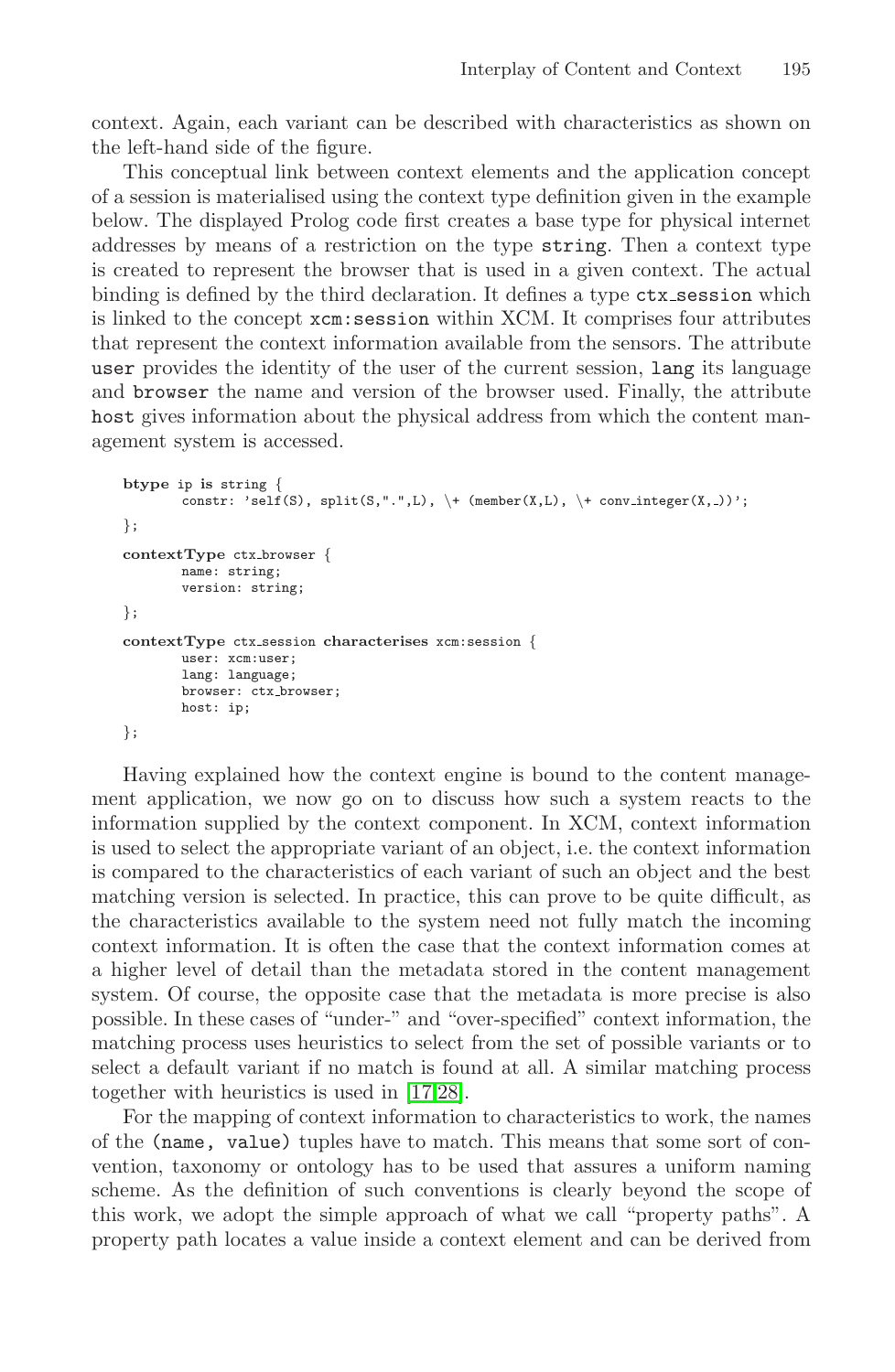its context type definition, e.g. the value of the browser version in the current session would be identified by the path ctx\_session.browser.version.

Further complexity arises from the fact that XCM supports not only simple values for characteristics, but also sets and ranges. This is used to specify, for instance, a set of matching browser versions with the characteristic (ctx session.browser.version, [5.0, 5.5, 6.0, 6.1]) or a time period when a variant of an object is valid with (valid,  $[1/1/2004..31/1/2004]$ ). XCM also provides the notion of *mandatory* and *"show-stopper"* characteristics. In contrast to *unconstrained* characteristics, these categories of properties are not freely matched to the context information, but instead are treated specially. A mandatory characteristic takes precedence over all other non-mandatory values, whereas a "show-stopper" property would not allow a certain variant to be selected if the context value does not match that of the characteristic.



**Fig. 3.** Overview of the Architecture

Having discussed the integration of the context component into our content management system, we can finally give an architectural overview of the whole system. Figure 3 shows a graphical representation of all components. At the bottom, the user is shown that communicates with the content management system through a browser requesting pages. The content management system then interworks with a private context component to manage the context proprietary to the system. Further, the private context component is connected to a shared context component that manages context for several applications and provides a global notion of context. This shared context component is connected to the sensors as shown at the top of the figure. The two context components and the content management application are conceptually connected by the model that is common to all three of them. As the figure also indicates, information can always flow in both directions. We discuss the opposite flow of information in the next section.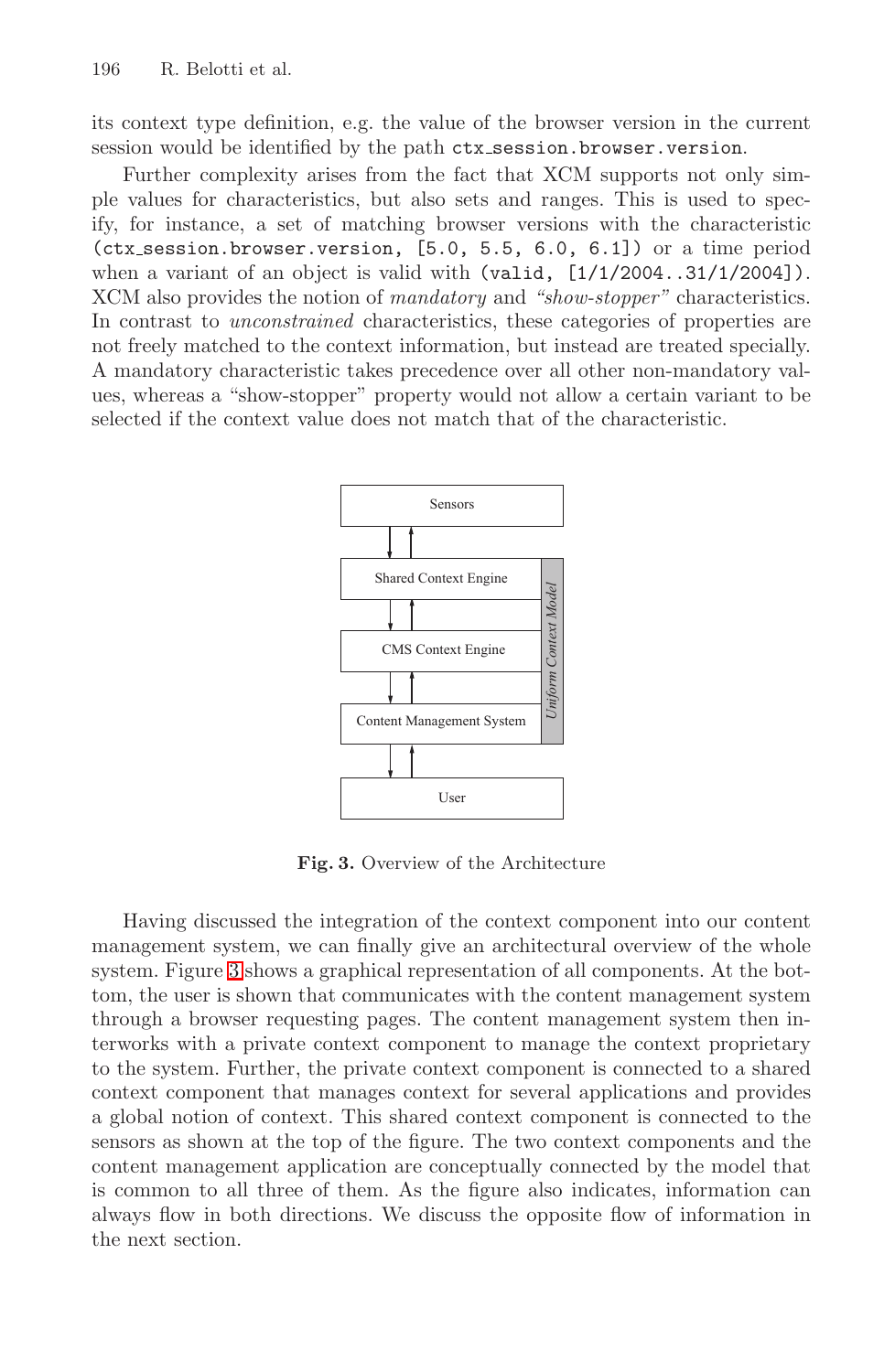#### <span id="page-10-0"></span>**5 From Content to Context**

In the previous section, we described how the content management system can use the context engine to provide context-aware content for a user. In this section, we describe the reverse relationship. The content management system can also act as a provider of information for the context engine. This context information can then be used either by the content management system itself, or by another context-aware application of an information environment.

In Sect. [3,](#page-3-0) we introduced the abstract concept of a sensor. A sensor is basically any piece of software or hardware that generates context values for a given context element. Sensors can be classified into two categories, depending on the environment that they target: *Physical sensors* acquire context information from the physical environment, e.g. from a room, the human body or a physical object. *Software sensors*, on the other hand, gather information from the virtual environment formed by the logic and data of an application. The content management system is such an application to which software sensors can be applied. As XCM is implemented in Java, the corresponding software sensors would be implemented in the same language. The binding of the sensors to the context engine is done through the mechanism of a sensor driver as mentioned in Sect. [3.](#page-3-0)

The concepts of interest are the same for both physical and software sensors. From the main areas described in [29], the *user environment* is of special importance for information environments. Whereas the physical part of the user environment (e.g. location and orientation of a person) is usually relatively easy to acquire with appropriate sensors, the mental state of a user is much harder to obtain. The content management system is able to provide very valuable context information in this area such as what the user is currently working on, which topics are of interest, how busy the user is and whether they are currently working on a precise topic or just browsing an information space.

Context information can be extracted from application data, content data, the local context model of the content management system or the user sessions. Some of this context information, e.g. the level and type of activity, is independent of the actual application data in the content management system and relies only on its metadata. Software sensors can be provided that extract this context information in a generic way. However, for the other examples mentioned above, the actual data model of the application is very important. The fact that we have an expressive semantic data model in our content management system greatly simplifies the task. Actually, the extraction of semantic context information would be very difficult, if not impossible, without a proper application model in the content management system. Imagine, for instance, a news application where individual news messages are categorised with respect to their topics. In some traditional content management systems that do not support customised data models, this could be modelled with a page for each topic containing a list of news messages in the form of paragraphs, links etc. and a page for each news message with more details. In this setup, it is not possible to extract the topics in which the user is currently interested. As we have described in Sect. [3,](#page-3-0) in our content management system, the application data is not stored in the form of paragraphs, links and pages, but rather according to a semantic application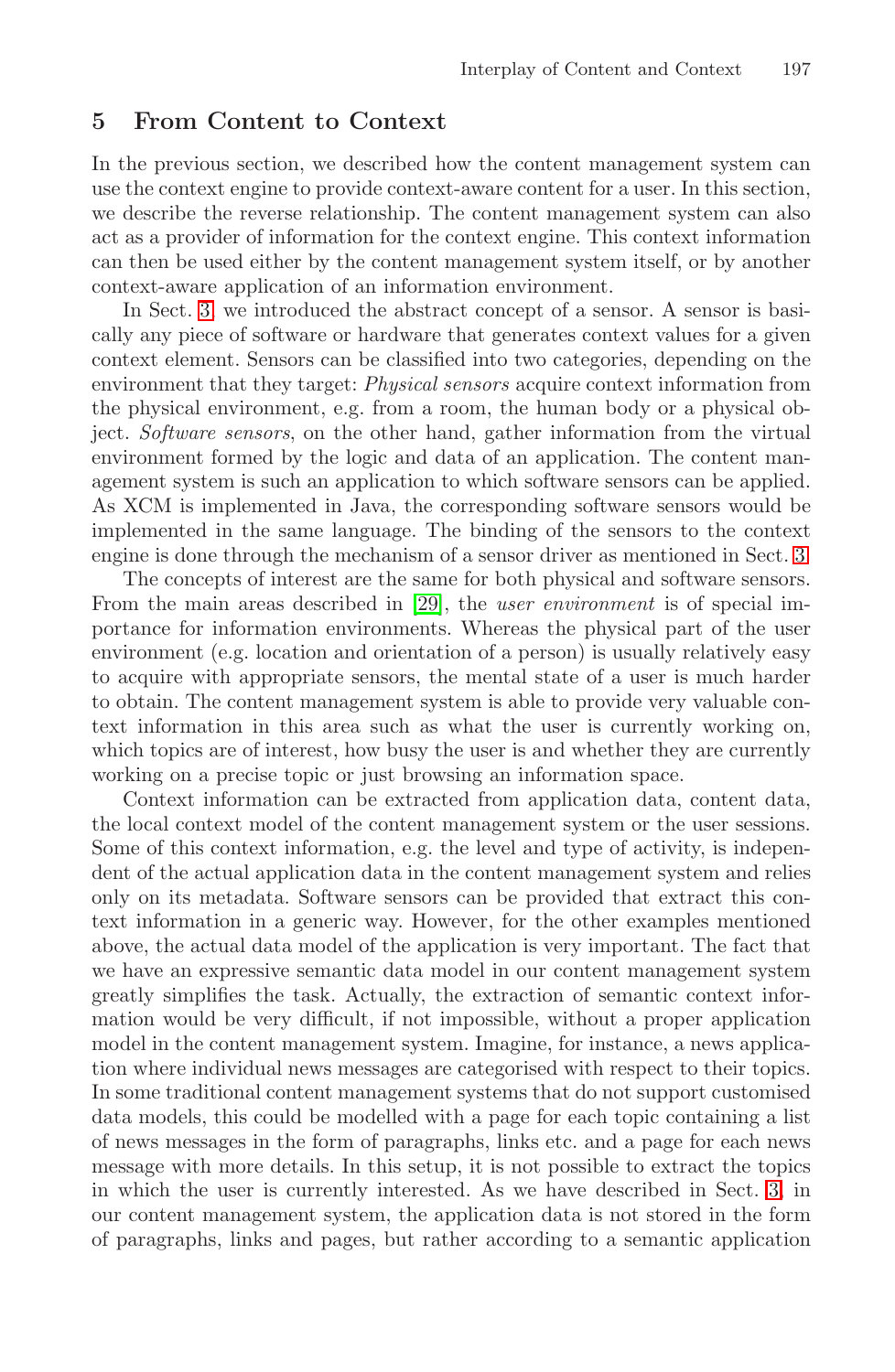<span id="page-11-0"></span>model. A customised software sensor could thus easily retrieve the categories of the news messages that the user is currently browsing and store corresponding entries in the context engine. In contrast to other context frameworks such as [9], as described in Sect. [3,](#page-3-0) we are also able to use application objects as context values through reference types. This means that the content management system can store the actual object that represents the category in the context engine, rather than just the name of the category.

It is important not to confuse the extraction of context information with general data mining, e.g. for user profiling. Similar technologies and algorithms can be used for both of them, but whereas data mining focusses on general facts and information, for example about users, *context mining* is only concerned with the current state of the user. This might include historical information, but usually, context information is of interest for a limited time only.

The extracted context information can be used for a variety of applications. Of special interest to us are information environments and corresponding platforms that integrate multiple context-aware applications for a physical location or virtual community. We have implemented a context-aware news application for such an information environment that uses a content management system for the delivery of information and adapts according to the people in a room. Currently, we are working on the extension of this news application towards the inclusion of virtual rooms and the integration of the context engine described previously.

Another example are community awareness applications that visualise the presence and activities of other users. This is context information of the user. A content management system as part of an information environment of a community could provide some of this context information, for example, for an application such as the context-aware instant messaging and chat application described in [30]. It visualises a list of users that are present along with their current state (present, busy, free-for-chat etc.). Another interesting example is the area of Computer-Supported Cooperative Work (CSCW) or collaborative systems in general. In this context, the content management system could also provide context information for a community of users, such as users working on specific topics, rather than just for individuals. This information could be displayed by other context-aware applications or the context management system itself.

## **6 Conclusions and Future Work**

We have discussed the interplay between context and content in terms of the relationship between the basic concepts of context engines and content management systems, respectively. We used the example of our own content management system to demonstrate how our generic context engine enabled us to seamlessly adapt all dimensions of content delivery—content, view, structure and presentation—through a process of matching context to multi-variant objects for these dimensions.

Moreover, we showed that a content management system can be, not only a client to the context engine, but also a potential provider of context information.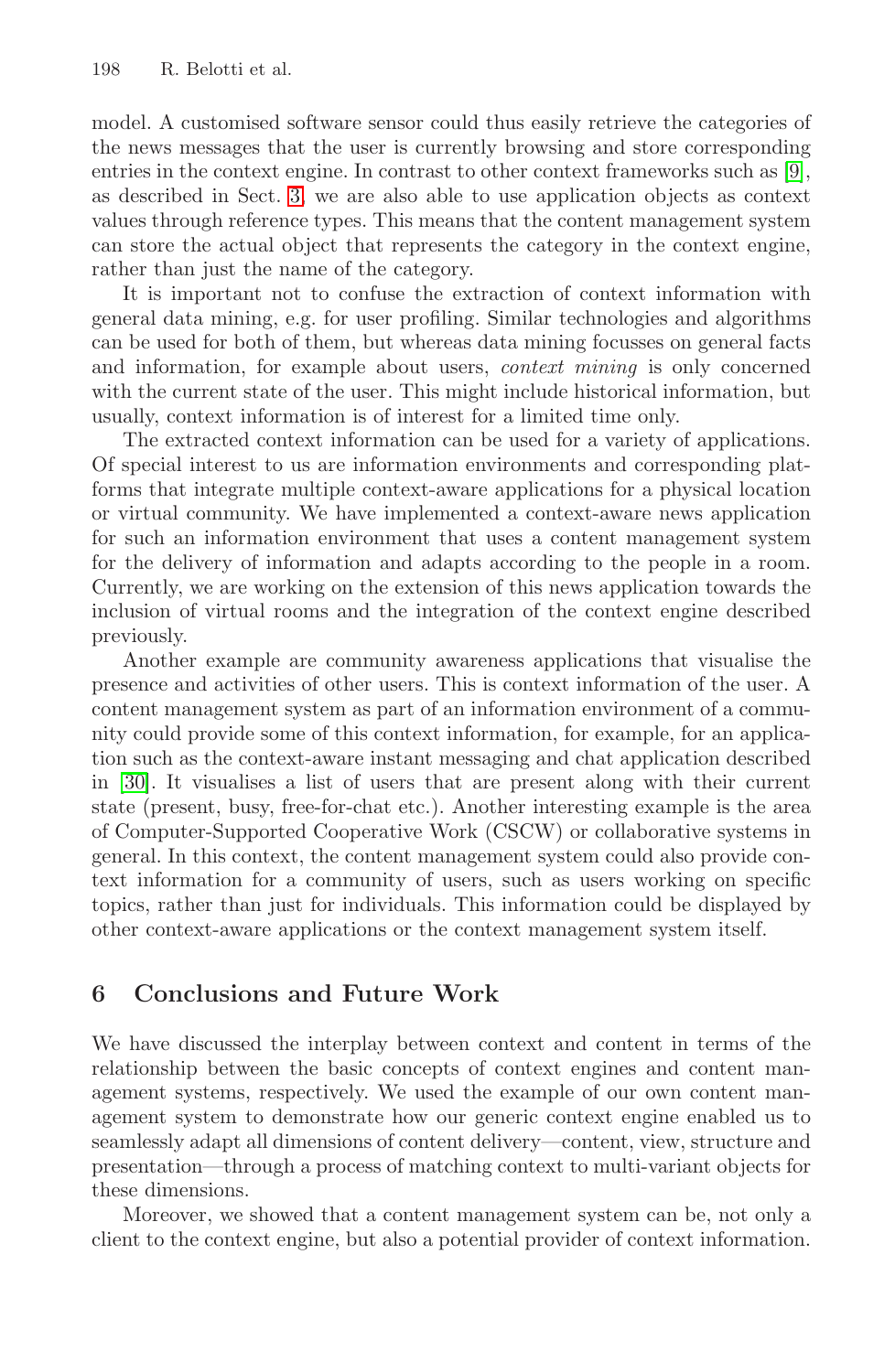Our system XCM exhibits two features that make it an ideal component for determining the computation context: It consolidates well organised information from arbitrary sources and acts as a bridge between the user and the organisation through multiple communication channels. We showed how this crucial and complete information provides context and how we use XCM as a software sensor to the context engine.

We are currently working on a platform for a context-aware information environment (SOPHIE) that combines features from pervasive computing and information systems. The SOPHIE platform is based on content management technologies and context engines and represents an important step forward in the integration and extension of these technologies to cater for information delivery and interaction in environments that span the physical and digital worlds and involve multiple interrelated users and devices.

#### **References**

- 1. Lieberman, H., Selker, T.: Out of Context: Computer Systems that Adapt to and Learn from Context. IBM Systems Journal **39** (2000)
- 2. Brown, P.J.: The Stick-e Document: a Framework for Creating Context-aware Applications. In: Proc. EP'96, Palo Alto. (1996)
- 3. Dey, A.K., Salber, D., Abowd, G.D., Futakawa, M.: The Conference Assistant: Combining Context-Awareness with Wearable Computing. In: ISWC. (1999)
- 4. Chen, G., Kotz, D.: A Survey of Context-Aware Mobile Computing Research. Technical Report TR2000-381, Dept. of Computer Science, Dartmouth College (2000)
- 5. Want, R., Hopper, A., Falc o, V., Gibbons, J.: The Active Badge location system. ACM Transactions on Information Systems **10** (1992)
- 6. Abowd, G., Atkeson, C., Hong, J., Long, S., Kooper, R., Pinkerton, M.: Cyberguide: A mobile context-aware tour guide (1997)
- 7. Davies, N., Mitchell, K., Cheverst, K., Blair, G.: Developing a Context Sensitive Tourist Guide (1998)
- 8. Ryan, N.S., Pascoe, J., Morse, D.R.: Enhanced Reality Fieldwork: the Contextaware Archaeological Assistant. In Gaffney, V., van Leusen, M., Exxon, S., eds.: Computer Applications in Archaeology 1997. British Archaeological Reports, Oxford (1998)
- 9. Salber, D., Dey, A.K., Abowd, G.D.: The Context Toolkit: Aiding the Development of Context-Enabled Applications. In: Proceedings of the 1999 Conference on Human Factors in Computing Systems (CHI '99), Pittsburgh, PA (1999)
- 10. Hess, C.K., Ballesteros, F., Campbell, R.H., Mickunas, M.D.: An Adaptive Data Object Service Framework for Pervasive Computing Environments (2001)
- 11. Belotti, R., Decurtins, C., Grossniklaus, M., Norrie, M.C., Palinginis, A.: Modelling Context for Information Environments. In: Ubiquitous Mobile Information and Collaboration Systems (UMICS), CAiSE Workshop Proceedings. (2004)
- 12. Brusilovsky, P.: Methods and Techniques of Adaptive Hypermedia. User Modeling and User-Adapted Interaction **6** (1996)
- 13. Brusilovsky, P.: Adaptive Hypermedia. User Modeling and User-Adapted Interaction **11** (2001)